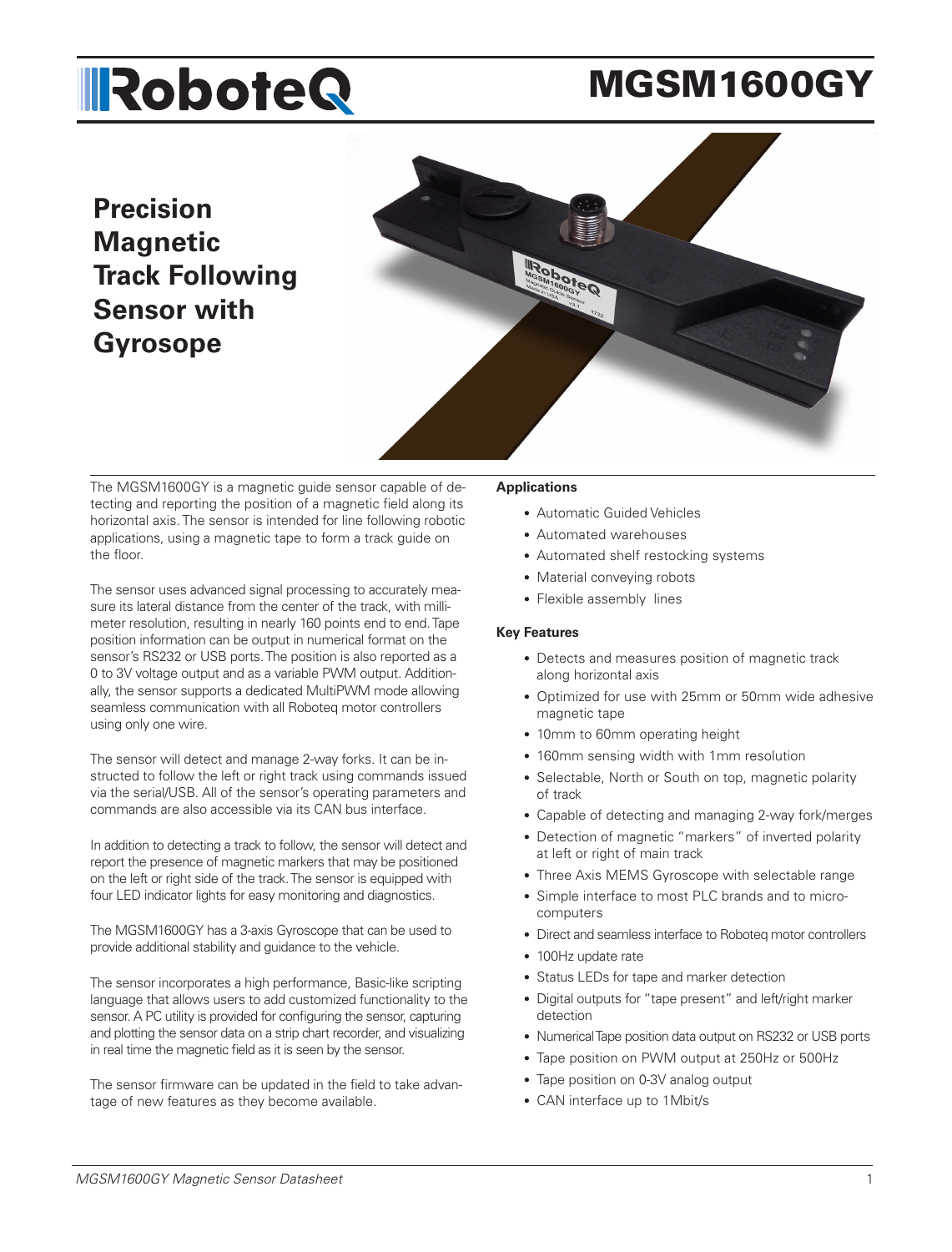

- Built-in programming language for optional local processing of tape and marker data
- Easy configuration, testing and monitoring using provided PC utility
- Field upgradeable software for installing latest features via the Internet
- Waterproof M12, 8-pin connector
- Wide range 4.5V to 30V DC operation
- 165 mm wide x 30 mm deep x 25 mm tall
- -40o to +85o C operating environment
- IP64 rated enclosure. Resistant to water splash

| <b>Reference</b> | <b>Description</b>                                                                    |
|------------------|---------------------------------------------------------------------------------------|
| MGSM1600GY       | Magnetic guide sensor, 3-axis Gyroscope, serial, USB, analog, PWM, CAN, M12 Connector |
| <b>MTAPE25NR</b> | 25 mm wide magnetic tape for MGSM1600GY with North top side. 50m (150ft) roll         |
| <b>MTAPE50NR</b> | 50 mm wide magnetic tape for MGSM1600GY with North top side. 50m (150ft) roll         |

# Orderable Product References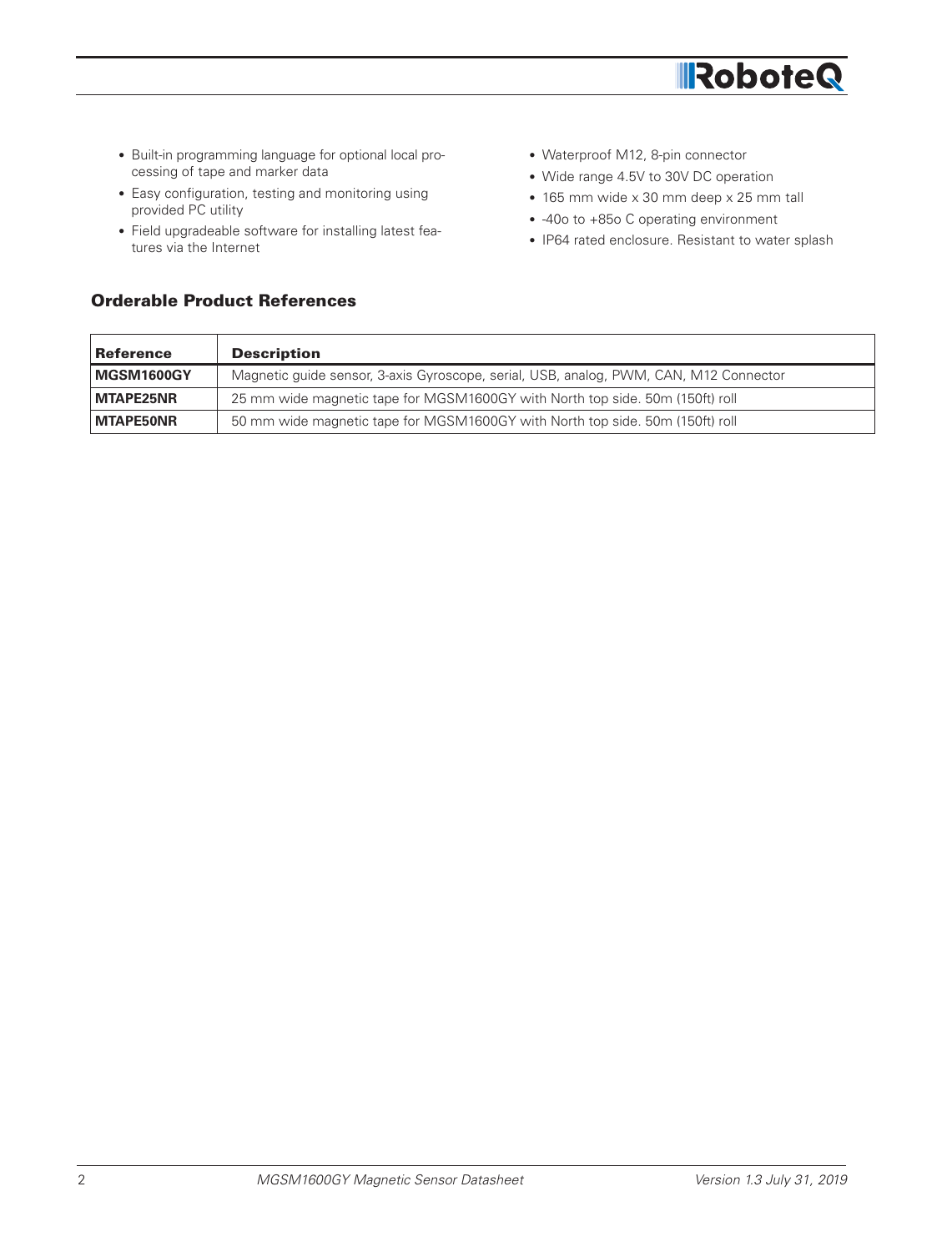# Benefits of Magnetic Line Tracking

Because they are totally passive, magnetic tracks are easy to lay and modify. They are dirt immune and can be made totally invisible under carpet, tile or other flooring cover. The table below lists the differences between the three major line following technologies used in the industry today.

#### TABLE 1.

| <b>External Variable</b>                                 | <b>Magnetic</b> | <b>Optical</b> | <b>Induction</b> |
|----------------------------------------------------------|-----------------|----------------|------------------|
| Track type                                               | Passive         | Passive        | Active (1)       |
| Track shape                                              | Flat tape       | Flat trace     | Wire             |
| Track laying                                             | Easy            | Easy           | Difficult (2)    |
| Laying forks & merges                                    | Easy            | Easy           | Difficult (2)    |
| Dirt immune                                              | Yes             | No.            | Yes              |
| Sensible to light conditions                             | No.             | Yes            | <b>No</b>        |
| Invisible track                                          | Yes $(3)$       | <b>No</b>      | Yes              |
| <b>Markers</b>                                           | Yes $(4)$       | No.            | No               |
| Note 1: Requires high frequency current to flow in wire. |                 |                |                  |

Note 2: Forks and merges must not disrupt current flow.

Note 3: Magnetic tape may be hidden under carpet or other non ferrous floor covering.

Note 4: Markers use tape of inverted magnetic polarity and therefore very distinctive to the sensor.

#### Magnetic Tape Selection & Installation

The sensor is factory calibrated for use with 25mm or 50mm wide tape from Roboteq, but may be used with tape from other suppliers as well. Only unipolar tape can be used, where one side is all of one magnetic polarity and the other of the other polarity. In the default configuration, the sensor expects South on the top side for the track and North on the top side for markers. The sensor can be configured to operate with tape of inverted polarity. The sensor will not work with tape of alternating polarity. To determine the tape orientation, point compass towards the top (non adhesive) side of the tape. The north pointing needle will be attracted to the south side of the tape, and the south pointing needle will be attracted to the north side of the tape.





SSSSSSSSSSSS NNNNNNNNNNN



FIGURE 1. Magnetic Tape

Operating height is up to 50mm when used with 25mm wide tape and 60mm when used with 50mm wide tape. At greater heights, the magnetic field of the tape is weaker and the sensor will be less immune to noise. For best results, operate at 20 to 30mm with 25mm tape and 20 to 40mm with 50mm tape.

#### Sensor Installation

The sensor must be mounted so that it is parallel with the floor and the magnetic track. Two mounting holes are provided at both ends of the enclosure. When installing, allow room the accessing the USB connector under the plug.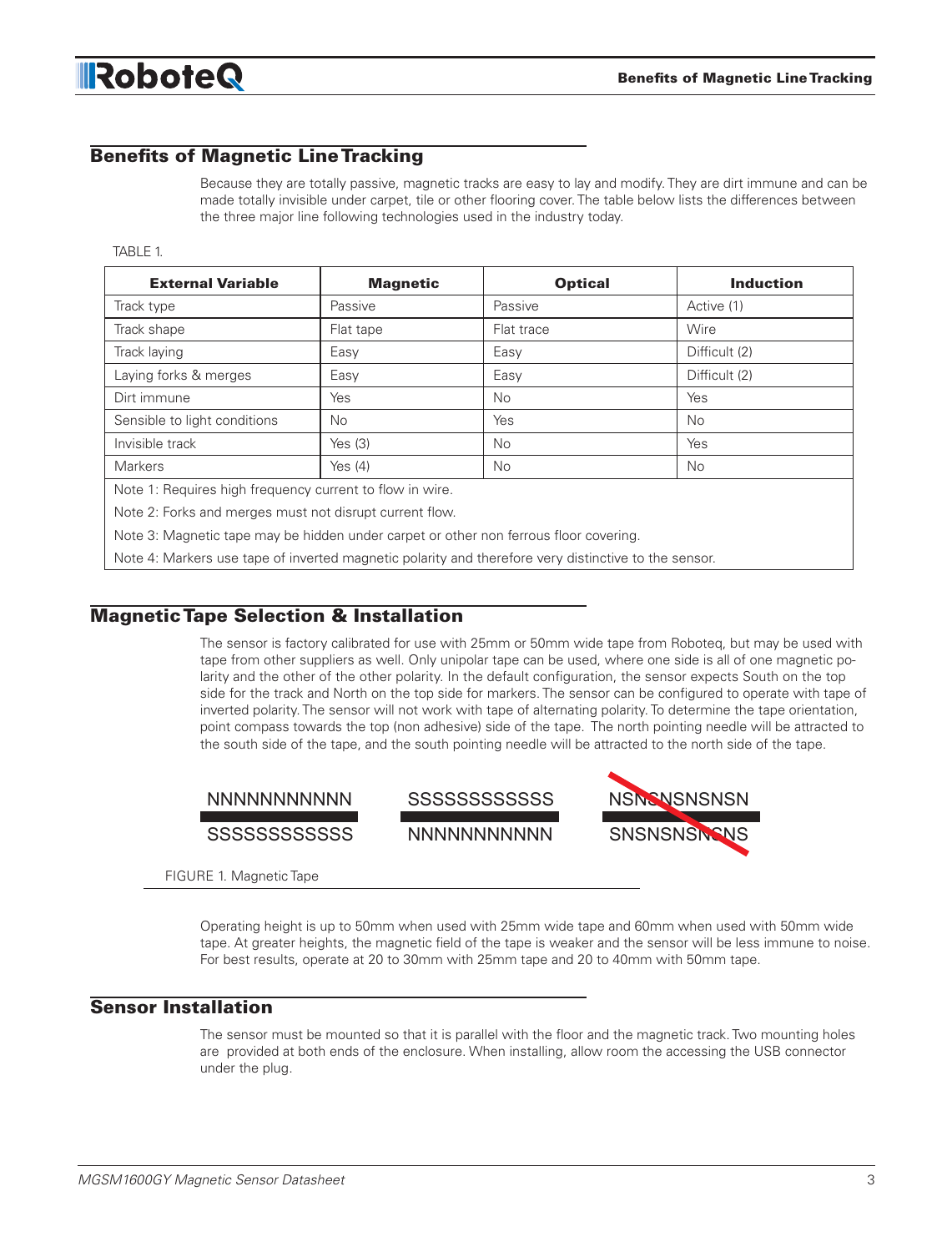

# I/O and Power Connector

The MGSM1600GY is fitted with a waterproof 8-pin M12-type male connector for powering the sensor and accessing all the I/O signals. The connector pins are identified in the table below.



FIGURE 3. Connector Pin Locations

#### TABLE 2.

| <b>Connector</b><br><b>Pin</b>                                                               | <b>Signal</b> | <b>Description</b>                       |  |
|----------------------------------------------------------------------------------------------|---------------|------------------------------------------|--|
|                                                                                              | Power         | 4.5V to 30V DC Power supply input        |  |
| 2                                                                                            | RxData        | <b>RS232 Receive Data</b>                |  |
| 3                                                                                            | TxData        | <b>RS232 Transmit Data</b>               |  |
| 4                                                                                            | CANL          | <b>CANbus Low</b>                        |  |
| 5                                                                                            | CANH          | <b>CANbus High</b>                       |  |
| 6                                                                                            | Analog(1) Out | 0-3V (1.5V center) Analog track position |  |
|                                                                                              | PWM(2) Out    | Track position PWM output                |  |
| 8                                                                                            | <b>GND</b>    | Ground                                   |  |
| Note 1: Analog Output can be configured as Tape and Marker Detect when operatin in PWM mode  |               |                                          |  |
| Note 2: PWM Output can be configured as Tape and Marker Detect when operating in Analog mode |               |                                          |  |

#### Powering the sensor

Apply a 4.5V to 30V Max voltage between the ground, and the power input pins. The sensor will also be powered if it is connected to a PC via the USB connector.

# RS232 Connection

Serial communication with the sensor is done using the RxData and TxData signals. The ground pin must be connected in order to provide a reference to the RxData and TxData signal.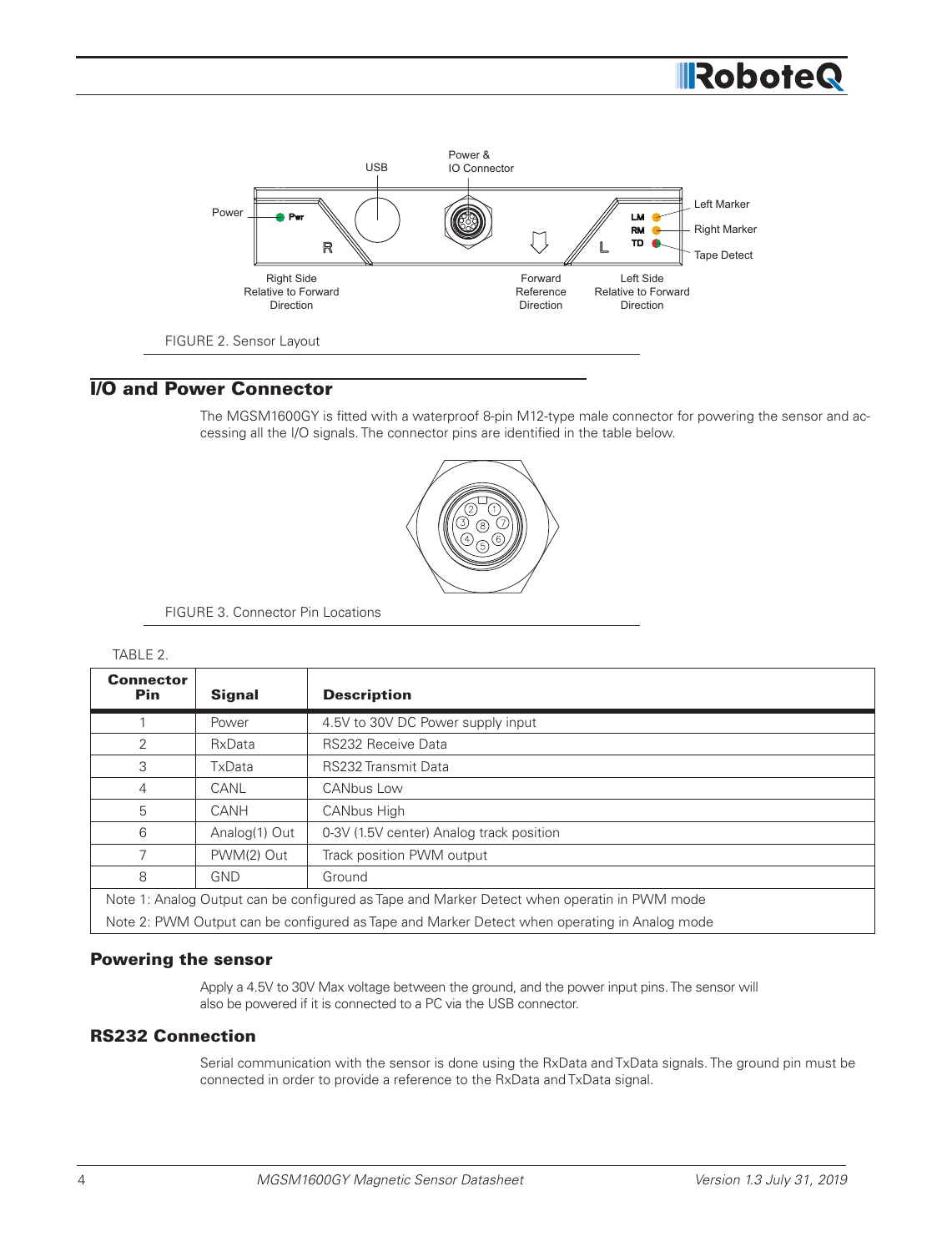

#### PWM Output

The PWM Output signal is always active. In default configuration, multiple pulses of variable widths are used to carry all sensor information, including tape detect and marker position to Roboteq motor controllers. The output can also be configured to carry the tape position by varying the duty cycle of a single, continuous pulse from 50%, when the tape is centered to 25% and 75% duty cycle when the tape is at one end or the other of the sensor. The PWM output is centered at 50% when no tape is detected.

#### Analog Output

The Analog Output signal is always active and will give the tape position by varying the voltage from 1.50V, when the tape is centered, to 0 and 3V when the tape is at one end or the other of the sensor. The Analog output is centered at 1.50V when no tape is detected.

#### Track Present Outputs

The Track Present signal will output a 5V level when a magnetic tape is within the sensor's range. If no tape is detected, the output will be set to 0V.

#### CAN Low and CAN High

The CAN Low and CAN High signals are used to connect the sensor to a CAN network. The sensor does not include a 120 ohm termination resistor.

#### Serial Port Settings

The baud rate and communication settings on the sensor are set as follows:

- 115200 bits/s
- 8-bit data
- No parity
- No flow control

The baud rate can be changed to different values but only while the controller is connected to the configuration PC utility via USB. Beware that once the baud rate is changed, it will no longer be possible to have the PC utility communicate with the sensor via the serial port until the speed is changed back to 115200 bit/s.

### Track information

The presence and position of a magnetic track is output on the I/O connector, and/or transmitted via the serial communication port or USB. When the sensor detects the presence of a magnetic track it will activate the Track Present output on the I/O connector. The track position information is also output as a 0-3V analog signal, and a PWM pulse of a user definable period and duty cycle range. The track detect and position are reported on the RS232 or USB ports. The position is reported as a signed value, in millimeters, using the center of the sensor as the 0 reference.

#### Fork and Merge Management

The sensor has an algorithm for detecting and managing up to 2-way forks and merges along the track. Internally, the controller always assumes that two tracks are present: a left track and a right track. When following a single track, the sensor considers that the two tracks are superimposed. When entering forks, the track widens, as does the distance between the left and right tracks.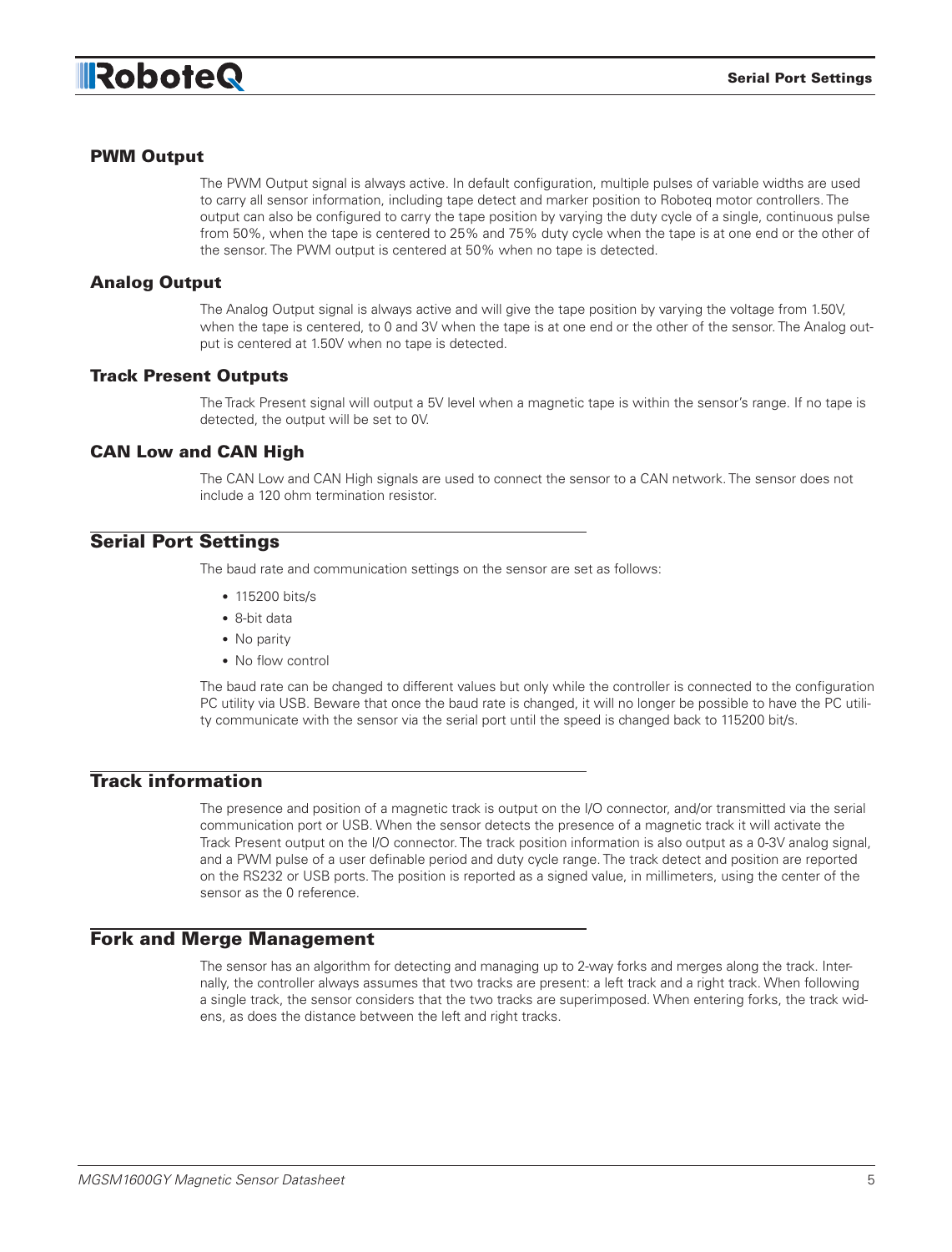# RoboteQ



FIGURE 4. Fork Management

When approaching merges, the sensor will report a sudden spread of the left and right tracks, but will otherwise operate the same way as at forks.



FIGURE 5. Merge Management

Both track positions can be read via the serial port. The selected track will be based on the command received via the sensor's serial/USB port, CANbus, or set using the sensor's scripting language.

| <b>Fork Left</b> | <b>Fork Right</b> | <b>Analog and PWM Output</b>                                            |
|------------------|-------------------|-------------------------------------------------------------------------|
| LOW              | <b>LOW</b>        | No change                                                               |
| High             | LOW               | Left track position                                                     |
| Low              | High              | Right track position                                                    |
| High             | High              | Left or right track position depending on command received on RS232/USB |

TABLE 3.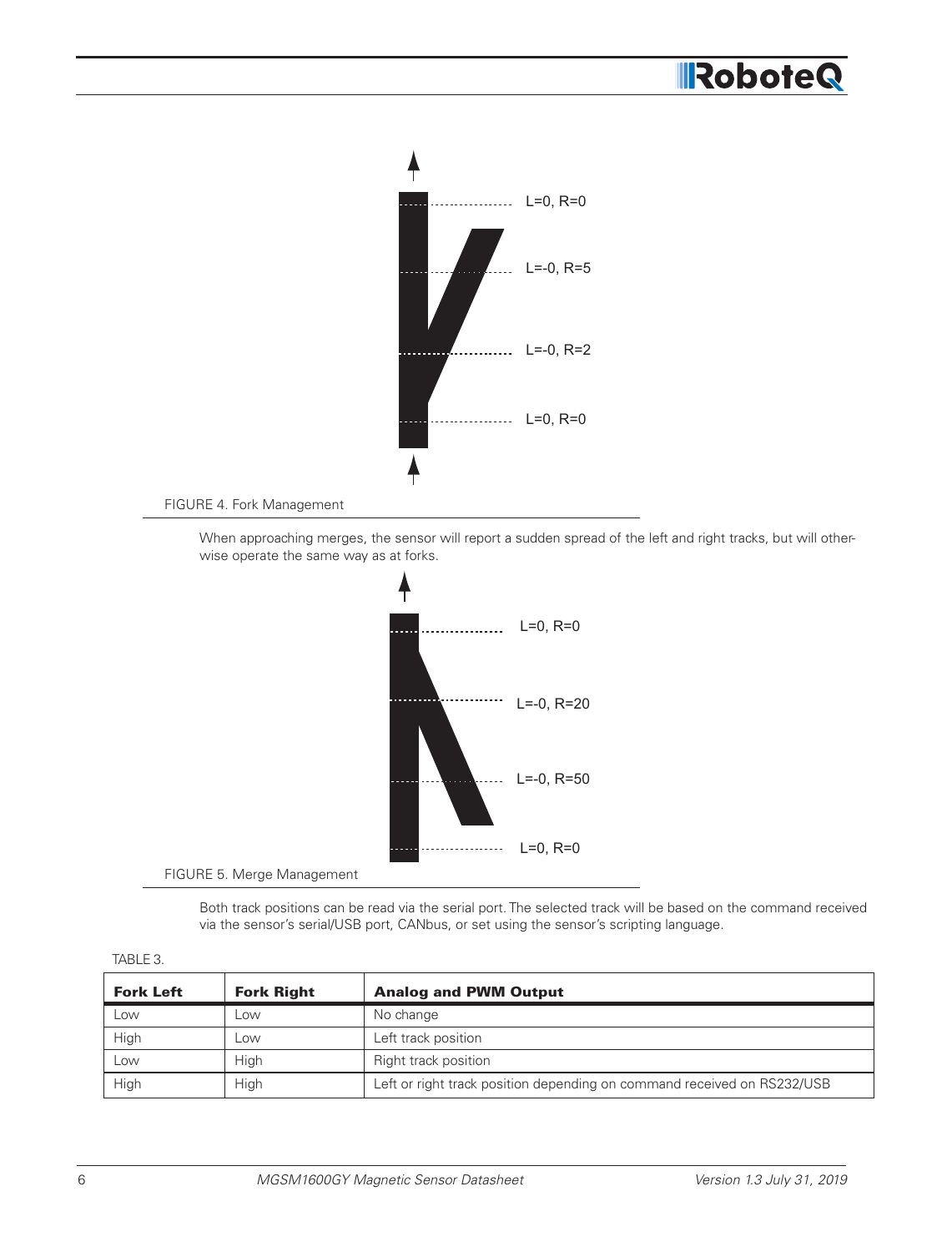

When both inputs are high or unconnected, the selected track will be based on RxData digital input if configured, otherwise the selected track will be based on command received via the sensor's serial/USB port, or set using the sensor's scripting language.

#### Marker Detection

Markers are pieces of magnetic tape that are affixed on the left or/and right side of the main track. To differentiate them from the track, markers have opposite magnetic polarity. These markers can be used to inform the AGV of special areas along the track, such as forks or merges ahead, high or low speed zones, charge stations, etc. Markers must be positioned 15 to 30mm away from the edge of the main track for proper operation.



FIGURE 6. Direction Markers

The figure below shows example of a simple marker (i.e. marker present or absent) and 2 dimensional markers where a pattern is used to encode more complex information. In this example, using the built in scripting language, the sensor can be made to count the number of right markers while a left marker is present.



# Absolute with Markers Detection Mode

ent 0 level. A little above this level, the signal will be considered as being from the Track. At 3 user selectable The sensor has two modes of operation. In Absolute mode, the field is measured relative to a reference ambisensitivity levels below the zero line, the signal will be considered as a Marker.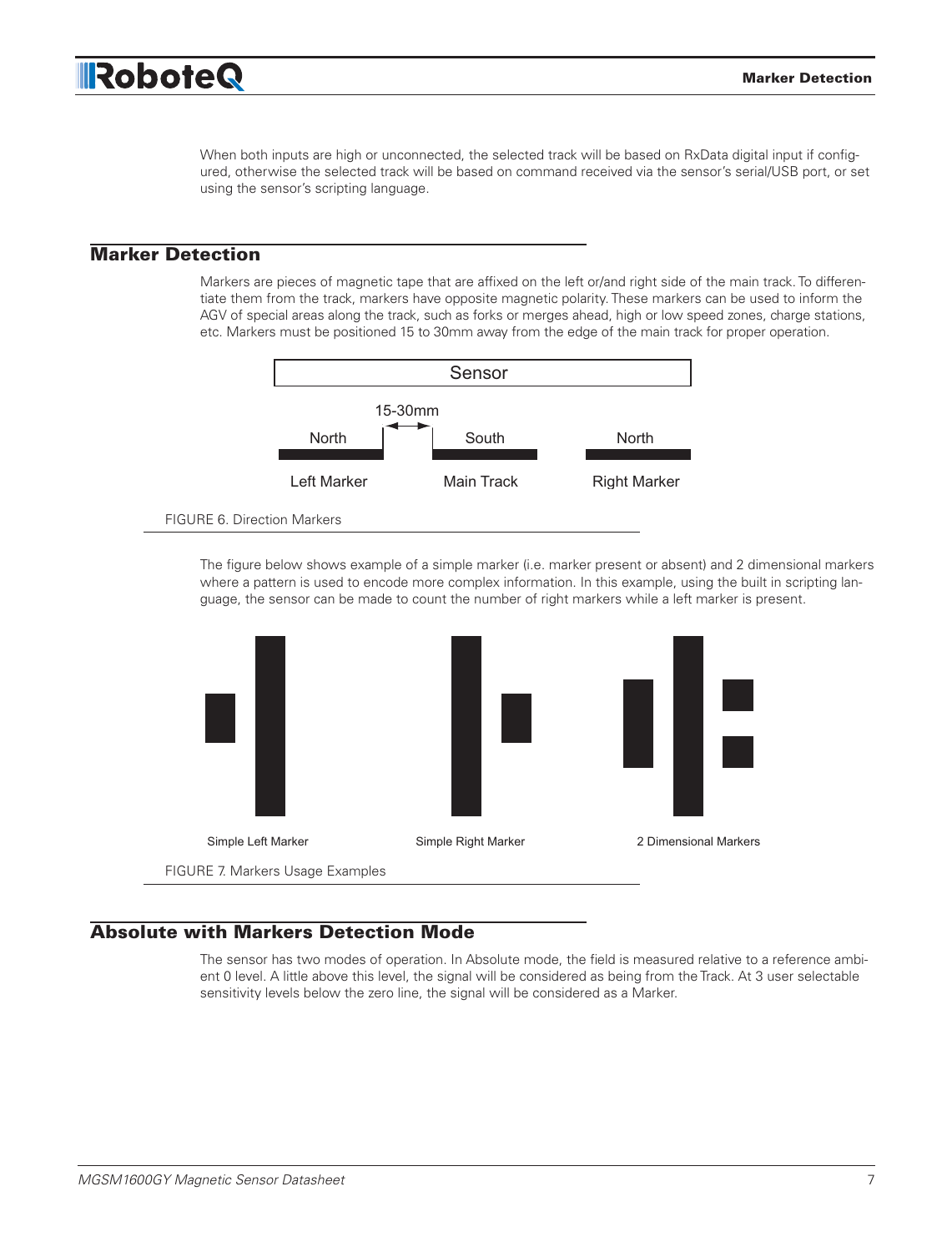



This mode is therefore dependent on the ambient magnetic field to be quite stable throughout the path of the AGV, and that the zero level be calibrated. After calibration if no track or marker is present, the level should hover around the 0 level. It is recommended to survey the site with the sensor around 25mm all around the projected path to verify that there are no local disturbance by metal part in the floor.

If the zero level is higher in some areas, it may cross the Track detection threshold and detect a track where there is none. This can be corrected by adding a correction that has the effect of shifting the entire field capture up or down. Use the ZADJ configuration command to make this correction, as seen on Table 7. **Configuration Commands**.





Be aware that if the sensor capture is shifted too low, this could then trigger false Marker detections. This can be alleviated by selecting a lower marker sensitivity level.

# Relative without Markers Mode

In the Relative mode, the sensor evaluates the shape of the curve independently of its position relative the 0 level. It then sets the detection level to around the middle of the curve.



This technique is therefore a lot less sensitive to variations to the ambient level. However, it does not permit the use of Markers.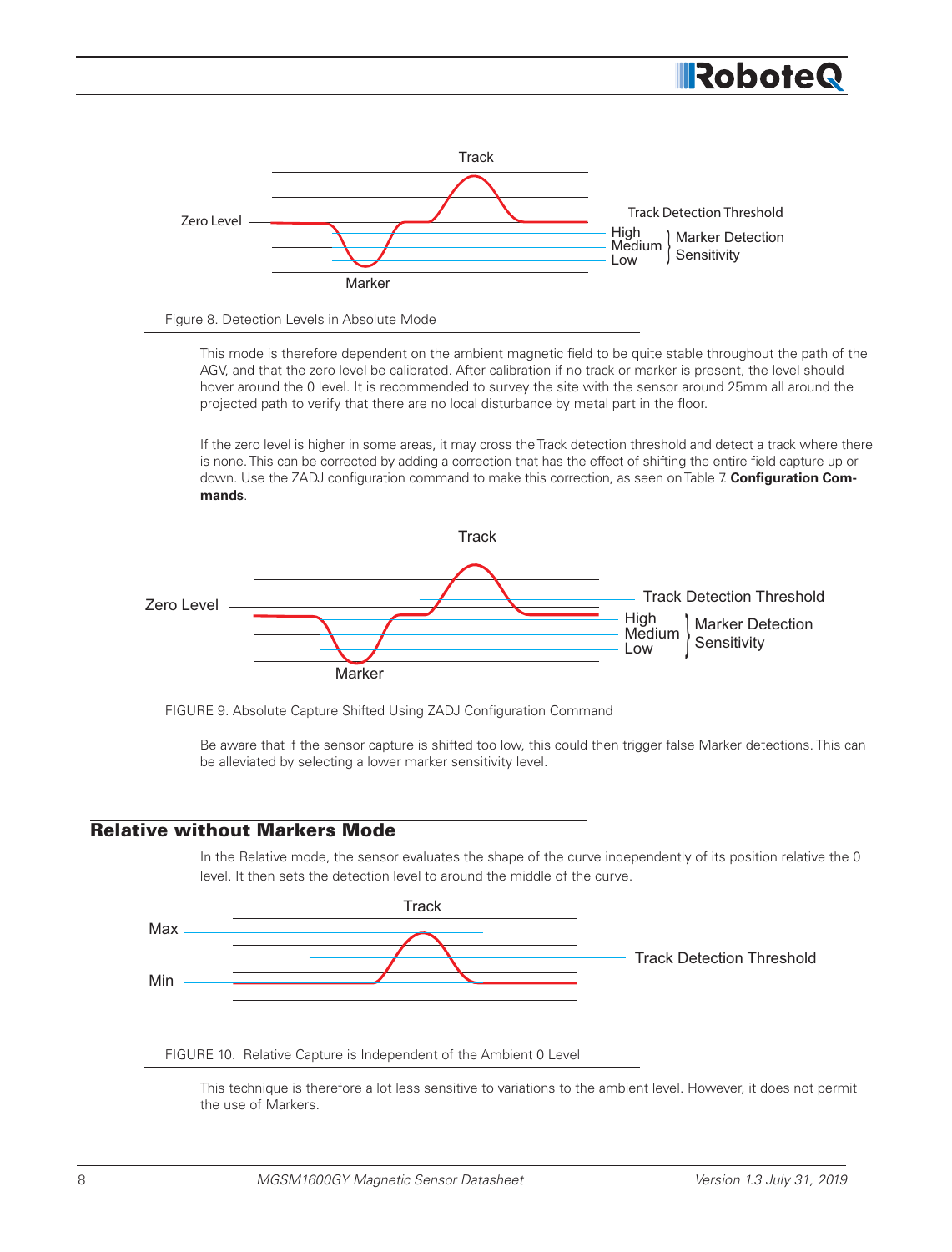# **IRoboteQ**

TABLE 4.

#### Gyroscope

The sensor is equipped with a built-in 3-axis MEMs Gyroscope. The Gyroscope provides an accurate measurement of the rate of rotation along each of the sensors planes with three levels of resolution: +/-250 degrees/s, +/-500 degrees/s and +/-2000 degrees/s. The Gyroscope can be used to provide added stability to the AGV. It can also be used to make the AGV continue to move in a straight line, without guiding tape, between two magnetic tapes or magnetic pins.

The Gyroscope values can be read via USB, Serial or CANbus. The Z sensor value is also automatically transmitted to a Roboteq motor controller, along with the magnetic sensor data, using a single wire and the MultiPWM mode. Finally angle integration is implemented out of the gyroscope data, using ANG query and command. The angle is given in degrees\*10.

The Gyroscope values are integers with the following range:

| <b>Resolution</b> | <b>Value Range</b>                                                                                    | <b>Divider</b> |
|-------------------|-------------------------------------------------------------------------------------------------------|----------------|
| $+/-250$          | +/-25000                                                                                              | 100            |
| $+/-500$          | +/-5000                                                                                               | 10             |
| $+/-2000$         | +/-20000                                                                                              | 10             |
|                   | Note: Regining with us 0 of the MGS firmware the Gyroscone values are in dos*10 for all resolution on |                |

Note: Begining with v3.0 of the MGS firmware, the Gyroscope values are in dps\*10 for all resolution options. This does not apply to older firmware versions.



### Gyroscope Calibration

The Gyroscope zero offset must be calibrated before it can be used. This is done by leaving the Sensor on a surface (in any position) and make sure it does not move. Once it is in a stable position, click then the **Gyroscope Calibration** button. The offset will be measured and stored into the Sensor's EEPROM. You can verify that the calibration was successful by monitoring the Gyroscope data in the chart recorder. A small amount of noise (approx. +/- 20) will show in the chart instead of 100 or more for an uncalibrated gyroscope.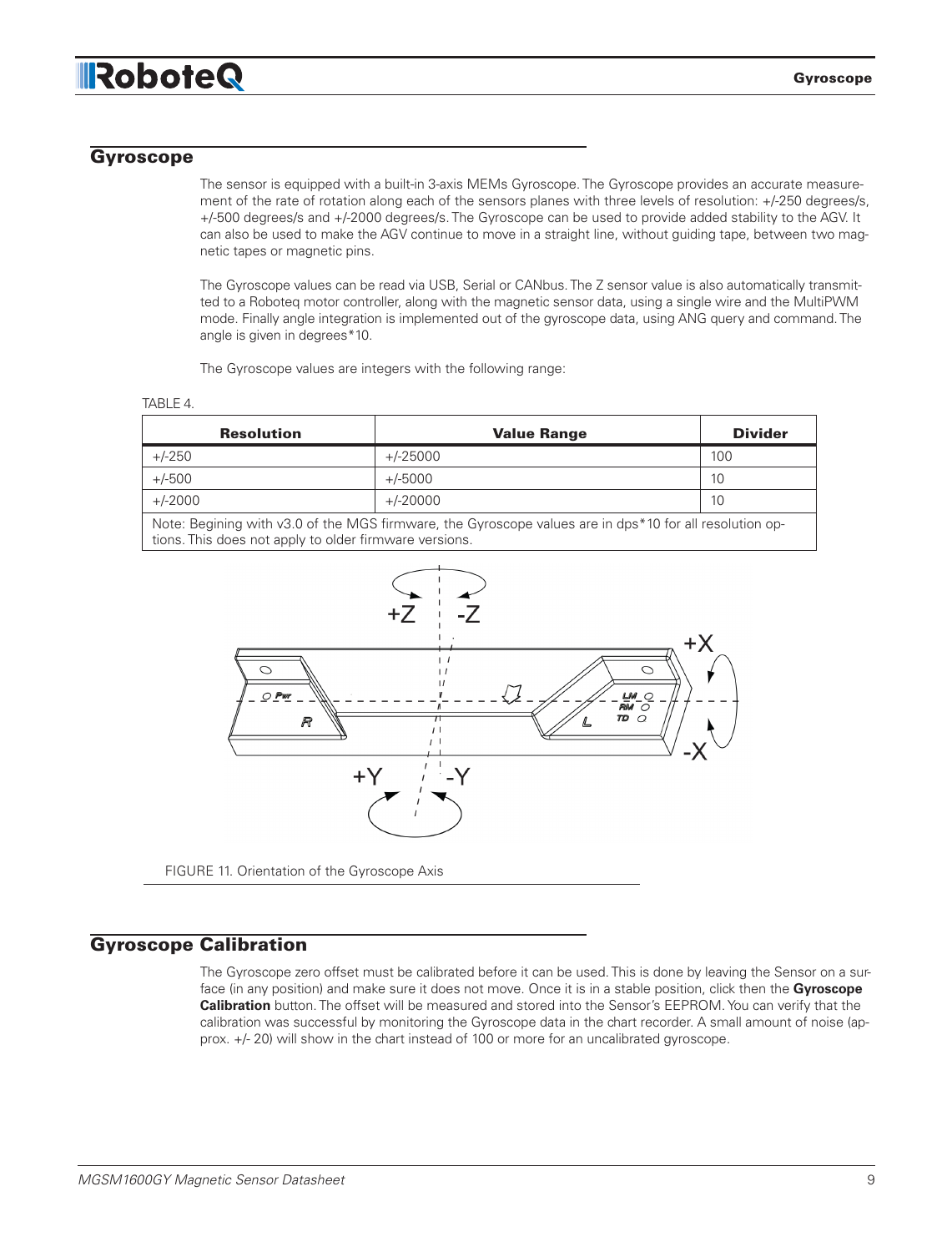

## Diagnostic LEDs

Since magnetic fields are invisible, the sensor is equipped with four LED indicator lights to help with setup and troubleshooting. The LED positions are shown in Figure 2, on Page 4 of this Datasheet. The Power LED will be lit when the sensor is on. The Track Detect/Track Position LED is a dual usage LED that will illuminate when a track is present. The LED is bi-color and will gradually shift to red when the track is at the left of the sensor, and to green as the track moves to the right. Two additional LEDs will turn on when left or right markers are detected.

#### Interfacing the Sensor to PLCs

The sensor can be fully interfaced to a PLC as shown in Figure 12, below. The CANbus or PWM methods preferred to analog as they are more accurate and less vulnerable to interference.



### Interfacing the Sensor to Roboteq Motor Controllers

The MGSM1600GY will interface directly and seamlessly with all Roboteq models of controllers for Brushed DC, Brushless DC motors and AC Induction motors. The sensor can be powered from the controller's 5V output. The left, right, tape detect and marker information is sent from the sensor using the PWM Output configured as "Roboteq MultiPWM". The signal must be connected to any of the controller's Pulse Inputs configured with the PC utility as "Magsensor". The data is sent continuously with a 10ms update rate. Roboteq provides script examples that run in the motor controller for implementing basic line following AGV functionality.



FIGURE 13. Roboteq Motor Controllers Interfacing

### Interfacing the Sensor to PCs or Microcomputers

Interfacing the sensor to a PC requires a simple USB connection. The sensor will be powered via the 5V present on the USB.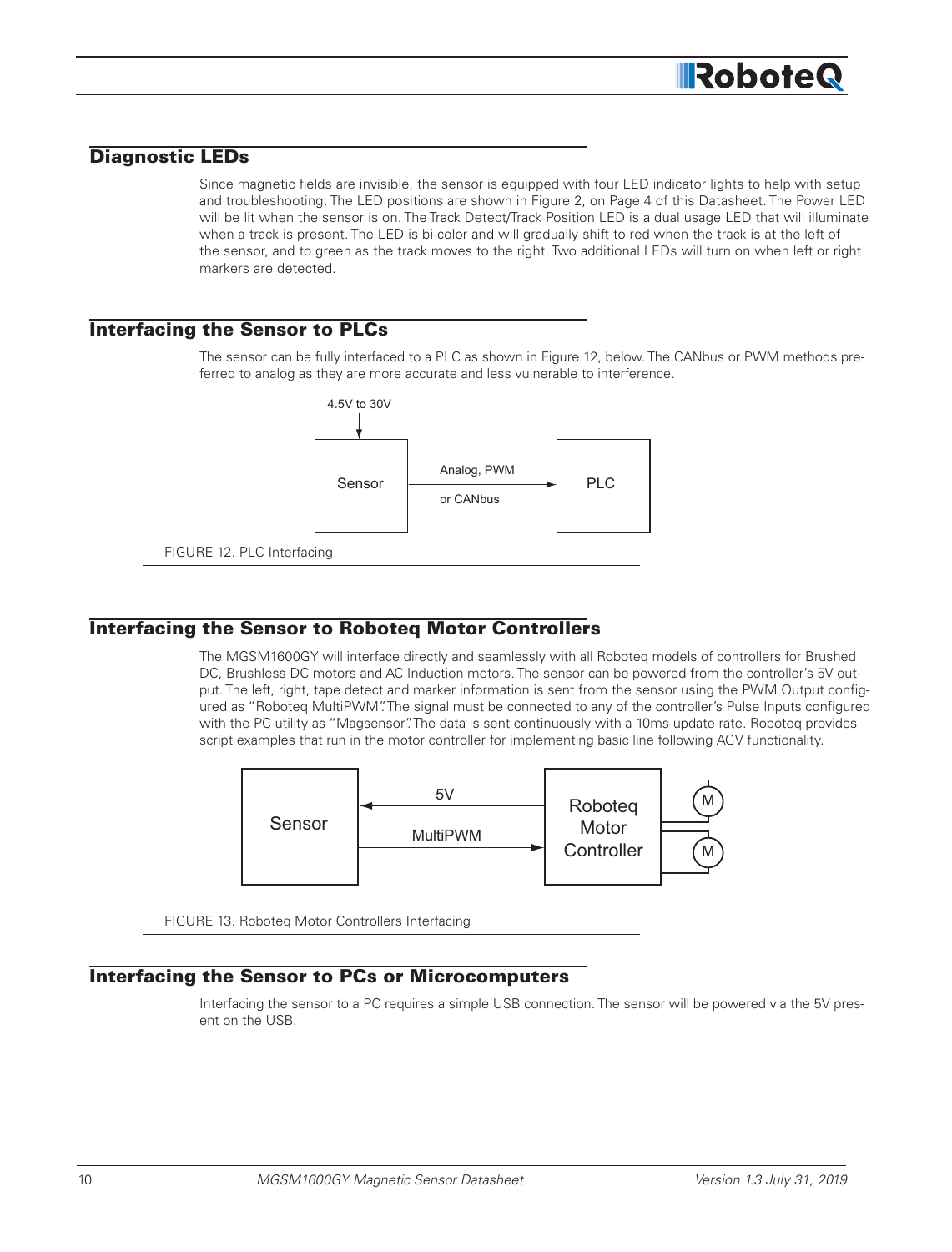#### Using the PC Utility

# **IRoboteQ**



#### FIGURE 14. PC Interfacing

If no USB is available, interfacing can be done using the PC or Microcomputer RS232 port and a separate 4.5V to 30V power supply.

### Using the PC Utility

A powerful utility is available for download from Roboteq's website. The PC Utility can assist in setting up, monitoring and performing maintenance functions. While the sensor is delivered ready to use right off the box, it contains many parameters that can easily be changed via the user-friendly PC Utility menus. For testing and troubleshooting, the utility includes a graph that plots in real time the shape and strength of the magnetic field as it is seen by the sensor. A strip chart recorder allows the user to plot the track and marker information, and save the data in an excel spreadsheet for analysis. The utility is also used for performing field updates of the sensor firmware and for editing and running scripts.



FIGURE 15. MagSensor Control Utility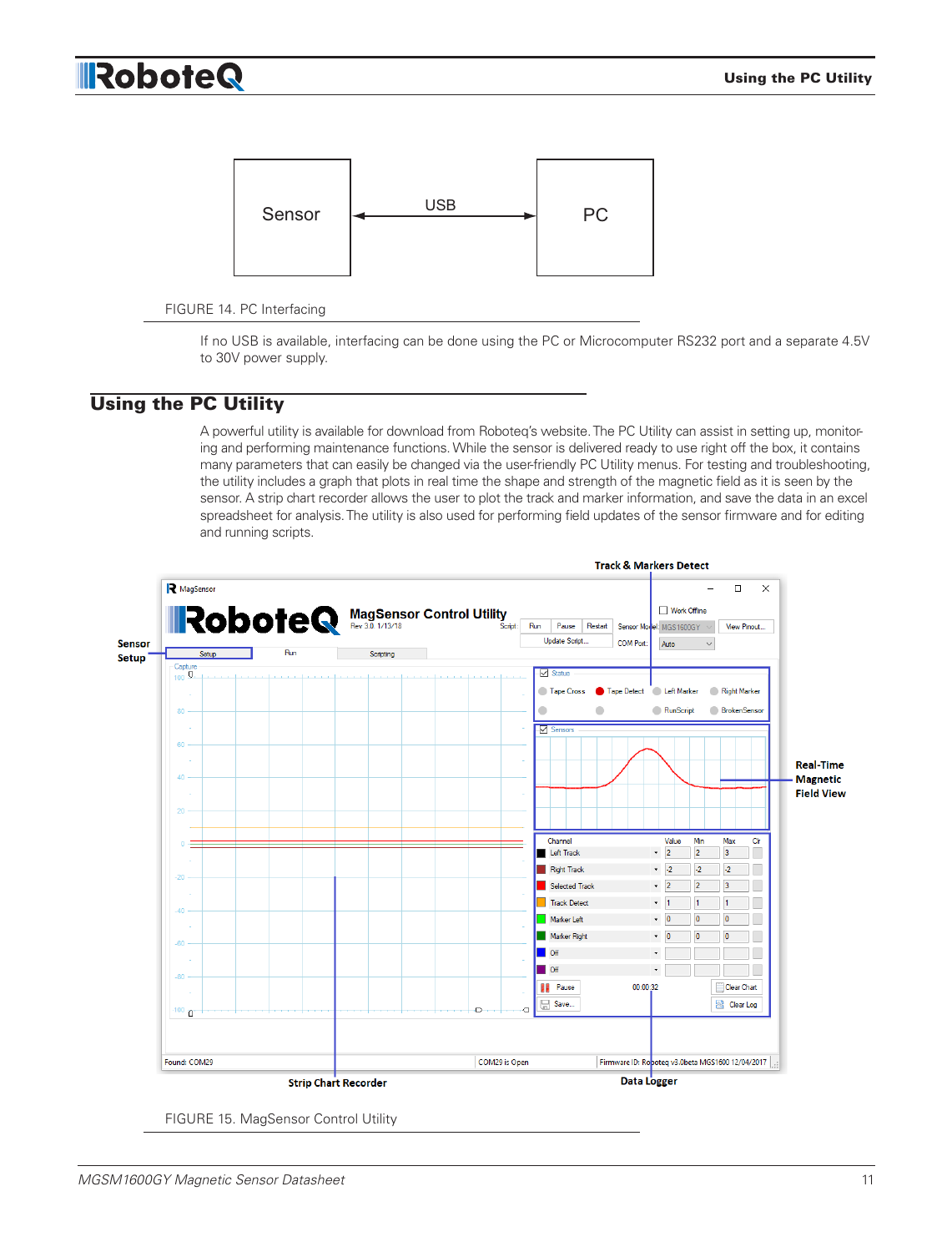# **IRobote**

# MicroBasic Scripting

The MGSM1600GY features the ability for the user to write programs that are permanently saved into, and run from the sensor's Flash Memory. This capability is the equivalent of combining the functionality of a PLC or Single Board Computer directly into the sensor. The language is a very simple, yet powerful language that resembles Basic. Scripts can be simple or elaborate, and can be used for various purposes. For example sensor data manipulation and conversion, two dimension marker processing, or even the full motion and steering control for a simple line following robot. See the Microbasic manual for details on the language.

#### Sensor Calibration

The sensor is factory calibrated for 25mm and 50mm wide magnetic tapes available from Roboteq. If tapes of different width or magnetic strength are used, the sensor can be re-calibrated by the user. The sensor is also factory calibrated to compensate for the natural ambient magnetic field. For best results, the ambient "zero" must be reset in every new installation. This is done by clicking on the "Calibrate Zero" button on the Setup tab of the PC utility. Make sure that the sensor is away from any magnetic material when doing the zero calibration.

When the calibration takes place, an integrity test is executed in order to detect if any of the 16 IC sensors has failed. If the test detects an error, a respective message is printed, the LEDs flash and the bit 8 MGS is set. If this happens make sure the sensor is not close to any magnetic field and retry sensor calibration. If the problem remains, then most probably the sensor is broken.

# Field Sensor Calibration

Sensor calibration can also be done automatically at sensor start-up without having to access the interface via Magsensor Utility. This can be achieved by enabling the field calibration flag (FCAL) and saving the configuration to flash memory and restarting the sensor. When the Sensor powers up, it waits for half a second to detect four markers (Tape Detect LED is Red). If markers are detected then it waits for 1,5 seconds in order to remove the markers (Tape Detect LED is Green). When the markers are removed the sensor is calibrated.

To quickly calibrate the sensor, take a piece of carton and attach four markers at equal intervals within the range of the length of the sensor (16cm). Put the carton under the sensor (as close as possible) and power up the sensor. When the Tape Detect LED illuminates green, remove the carton. The Tape Detect LED turns red during the calibration. IF the Tape Detect LED start flashing green every 1 second then the calibration is over and the sensor is ready to be used.

Note: Begining with v3.0 of the MGS firmware, the Field Sensor Calibration has been implemented within the firmware.This applies only to firmare v3.0 and later.

# Command Reference Summary

The sensor accepts a number of commands via its RS232 and USB ports for reading operational data, sending commands, setting configuration, and performing maintenance.

## Real Time Queries

These are commands for reading sensor data. They begin with the question mark character. Table 5 shows the list of supported queries.

Each time a query is executed, it is stored in a history buffer and may therefore be automatically repeated at a periodic rate using the # character with the following syntax:

| #      | repeat last query in queue                                                   |
|--------|------------------------------------------------------------------------------|
| # $nn$ | repeat last queries every nn ms.                                             |
|        | Example: <b>#100</b> to execute one query from the history queue every 100ms |
| # C    | clear queue                                                                  |
|        |                                                                              |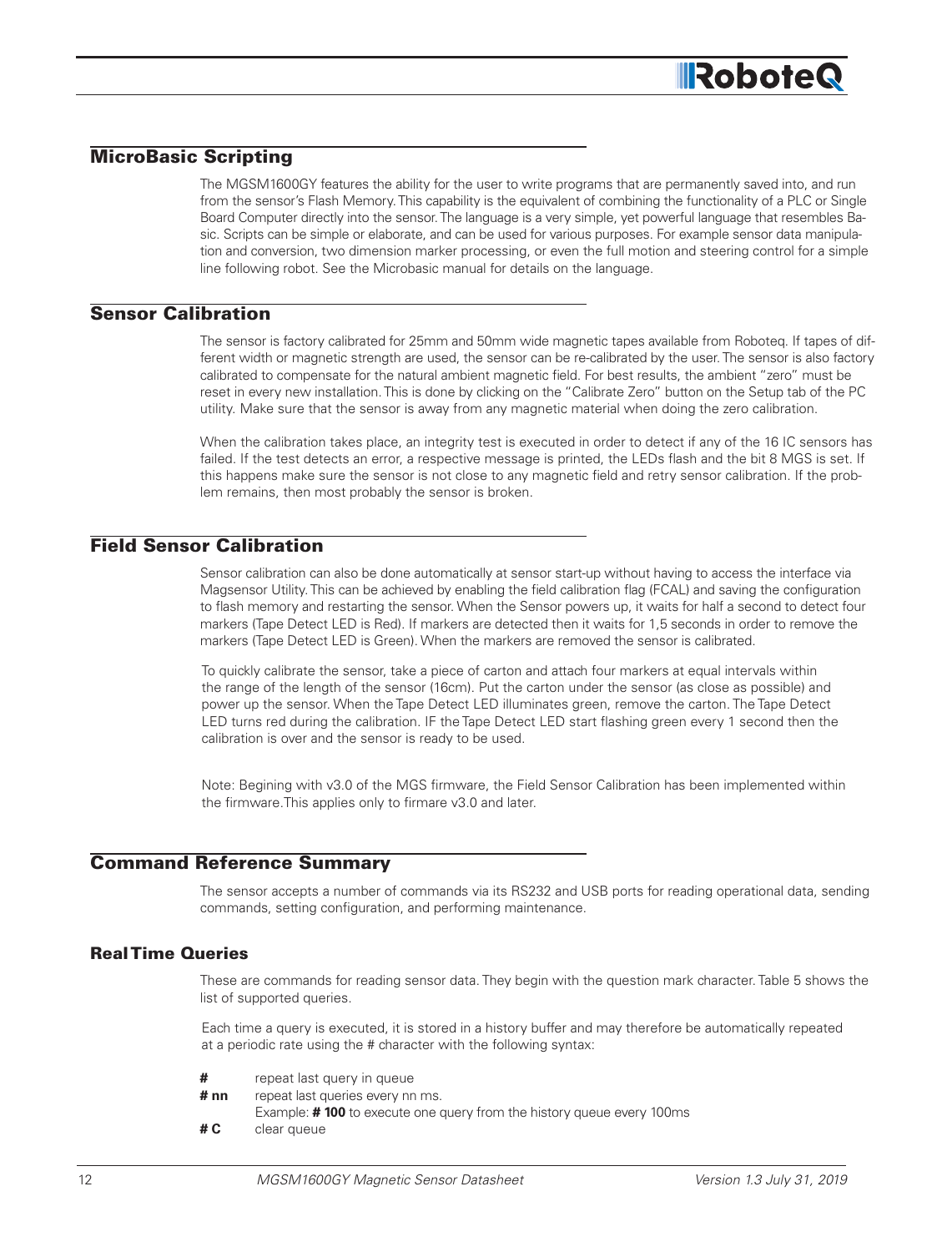# RoboteQ

| Command                                                                                                          | <b>Arguments</b> | <b>Description</b>                                    | <b>Examples</b> |
|------------------------------------------------------------------------------------------------------------------|------------------|-------------------------------------------------------|-----------------|
| B                                                                                                                | Index Value      | Read User Boolean Variable                            | ?B 1            |
| <b>MGD</b>                                                                                                       | None             | <b>Read Track Detect</b>                              | ?MGD            |
| <b>MGM</b>                                                                                                       | [MarkerNumber]   | Read all markers, or one of the 2                     | ?MGM, ?MGM 2    |
| MZ.                                                                                                              | [SensorNumber]   | Read all internal sensor values, or one of the 16     | ?MZ, ?MZ 16     |
|                                                                                                                  | None             | Read selected track                                   | 2T              |
| <b>MGT</b>                                                                                                       | [TrackNumber]    | Read both the left and right tracks, or one of the 2  | ?MGT, ?MGT 2    |
| <b>VAR</b>                                                                                                       | Index Value      | Read User Integer Variable                            | ?VAR 5          |
| GY                                                                                                               | [Axis]           | Read Gyroscope                                        | ?GY, ?GY 2      |
| <b>MGS</b>                                                                                                       | None             | <b>Read MagSensor Status</b>                          | ?MGS            |
| <b>MGM</b>                                                                                                       | [MarkerNumber]   | Read all markers, or one of the 2 and Cross Tape flag | ?MGM, ?MGM 2    |
| MGX(1)                                                                                                           | None             | Read Tape Cross Detection                             | ?MGX            |
| <b>ANG</b>                                                                                                       | [Axis]           | Read Integrated Angle (degrees*10)                    | ?ANG 1          |
| Note 1: This feature is available begining with firmware v3.0. It is not available with older firmware versions. |                  |                                                       |                 |

#### TABLE 5.

### Real Time Commands

These are commands used to instruct the sensor to do something. They begin with the exclamation mark character. Table 6 shows the list of supported commands.

#### TABLE 6.

| <b>Command</b> | <b>Arguments</b> | <b>Description</b>                              | <b>Example</b>                                       |
|----------------|------------------|-------------------------------------------------|------------------------------------------------------|
| В              | Index Value      | Set User Boolean Variable                       | <b>IB11</b>                                          |
| R              | Option           | Run/Stop/Resume MicroBasic scripts              | $IR = Run/Resume$ , $IR 0 = Stop$ , $IR 2 = Restart$ |
| TV             | none             | Follow Right track                              | !TV                                                  |
| <b>VAR</b>     | Index Value      | Set User Integer Variable                       | !VAR 5 12345                                         |
| ТX             | none             | Follow Left track                               | !TX                                                  |
| ANG            | [Axis]           | Set the angle reference (degrees*10)            | !ANG 2 900                                           |
| <b>ZER</b>     | none             | Set zero calibration level for magnetic sensors | !ZER                                                 |

#### Configuration Commands

These commands are used to read or modify sensor configuration parameters. They begin with the  $\sim$  character for reading and the  $\wedge$  character for writing. Table 7 shows the list of supported configuration commands. However, it is easier and preferable to use the PC utility menus for inspecting and changing configurations. If changing manually, remember to save the new configuration to flash with the %EESAV. Otherwise, the sensor will revert to the previously active configuration next time it is powered on.

| <b>Command</b> | <b>Arguments</b> | Range                                                                      | <b>Default</b> | <b>Description</b>                       |
|----------------|------------------|----------------------------------------------------------------------------|----------------|------------------------------------------|
| ANAM (1)       | Value            | $0 =$ Selected Track (0-3V), 1 = Tape<br>Detection, 2=Tape & Marker Detect | - 0            | Analog Output mode                       |
| <b>BADJ</b>    | Value            | $+/- 100$                                                                  | - 6            | Correction to Left/Right tape reading    |
| <b>BRUN</b>    | Value            | $0 =$ disable, $1 =$ enable                                                | ر)             | Auto start MicroBasic script at power up |
| DIM(1)         | Value            | $0 =$ disable, $1 =$ enable                                                |                | RxData as digital Input                  |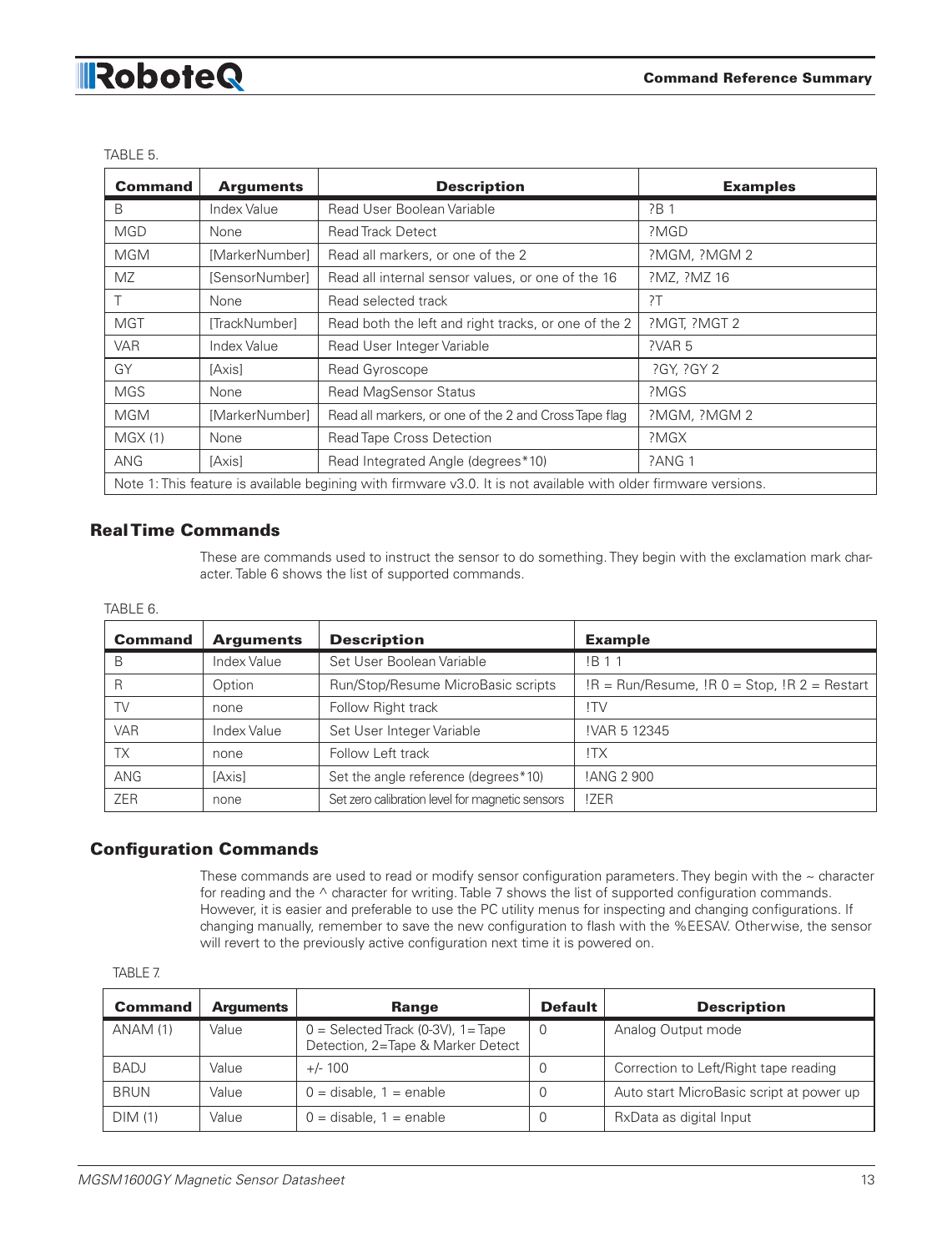

| <b>Command</b>                                                                                                        | <b>Arguments</b>    | Range                                                                                                                                            | <b>Default</b> | <b>Description</b>                                                                                               |
|-----------------------------------------------------------------------------------------------------------------------|---------------------|--------------------------------------------------------------------------------------------------------------------------------------------------|----------------|------------------------------------------------------------------------------------------------------------------|
| FCAL(1)                                                                                                               | None                | $0 =$ disable, $1 =$ enable                                                                                                                      | $\Omega$       | <b>Field Calibration</b>                                                                                         |
| <b>GRNG</b>                                                                                                           | Value               | $0 = 250$ dps, $1 = 500$ dps, $2 = 2000$ dps                                                                                                     | $\Omega$       | Select Gyroscope Range                                                                                           |
| <b>MMOD</b>                                                                                                           | Value               | 0=Absolute (w/ Markers), 1=Rela-<br>tive (w/0 Markers)                                                                                           | $\Omega$       | <b>Tape Detection Mode</b>                                                                                       |
| <b>PWMM</b>                                                                                                           | Value               | $0 = \text{Roboteq Multi}$ PWM<br>1= Selected Track at 250Hz<br>2= Selected Track at 500Hz<br>3=Tape Detection (1)<br>4=Tape & Marker Detect (1) | $\Omega$       | PWM Output mode                                                                                                  |
| RSBR(2)                                                                                                               | Mode                | $0 = 115.2K$<br>$1 = 57.6K$<br>$2 = 38.4K$<br>$3 = 19.2K$<br>$4 = 9600$                                                                          | $\Omega$       | Set serial port bit rate                                                                                         |
| <b>SCRO</b>                                                                                                           | <b>ScriptOutput</b> | $0 =$ last port used, $1 =$ RS232,<br>$2 = USB$                                                                                                  | $\overline{0}$ | Output port for MicroBasic print com-<br>mands                                                                   |
| <b>TINV</b>                                                                                                           | Value               | $0 = \text{Left} - \text{to Right} +$<br>$1 = \text{Left} + \text{to Right} -$                                                                   | $\Omega$       | Change sign of position values                                                                                   |
| <b>TMS</b>                                                                                                            | Value               | $0=$ High, $1=$ Med, $2=$ Low                                                                                                                    | $\Omega$       | <b>Select Marker Sensitivity</b>                                                                                 |
| <b>TPOL</b>                                                                                                           | Value               | $0 =$ South top, $1 =$ North top                                                                                                                 | $\mathbf 0$    | Select magnetic tape width                                                                                       |
| <b>TWDT</b>                                                                                                           | Value               | $0 = 25$ mm, 1 = 50 mm                                                                                                                           | $\overline{0}$ | Select magnetic tape polarity                                                                                    |
| <b>TXOF</b>                                                                                                           | Value               | $-100$ to $+100$                                                                                                                                 | $\Omega$       | Offset added/subtract to track position<br>values                                                                |
| ZADJ                                                                                                                  | Ch Value            | $+/- 1000$                                                                                                                                       | $\Omega$       | Zero Level User Offset for each of the<br>16 internal sensors. Send ^ZADJ 0 nn to<br>change all sensors at once. |
| Note 1: This feature is available begining with firmware v3.0 and is not available in older versions of the firmware. |                     |                                                                                                                                                  |                |                                                                                                                  |
| Note 2: Serial port bit rate can only be changed while the sensor is connected to the PC via USB                      |                     |                                                                                                                                                  |                |                                                                                                                  |

### Maintenance Commands

These commands are used to perform maintenance functions on the sensor. They begin with the % character. Table 8 shows the list of supported configuration commands.

TABLE 8.

| <b>Command</b>                                                                                                        | <b>Arguments</b> | <b>Description</b>                              |  |
|-----------------------------------------------------------------------------------------------------------------------|------------------|-------------------------------------------------|--|
| CLSAV                                                                                                                 | None             | Save calibration to EEPROM                      |  |
| <b>CLRST</b>                                                                                                          | Key(1)           | Load factory default calibration                |  |
| EELD                                                                                                                  | None             | Load configuration from EEPROM                  |  |
| <b>EERST</b>                                                                                                          | Key(1)           | Load factory default configuration              |  |
| EESAV                                                                                                                 | None             | Save configuration to EEPROM                    |  |
| <b>GREF (2)</b>                                                                                                       | None             | Set Zero claibration for Gyroscope              |  |
| <b>GZER</b>                                                                                                           | None             | Set zero calibration for Gyroscope              |  |
| ZERO                                                                                                                  | None             | Set zero calibration level for magnetic sensors |  |
| Note 1: To prevent accidental entry, the command must be followed by the key 321654987                                |                  |                                                 |  |
| Note 2: This feature is available begining with firmware v3.0 and is not available in older versions of the firmware. |                  |                                                 |  |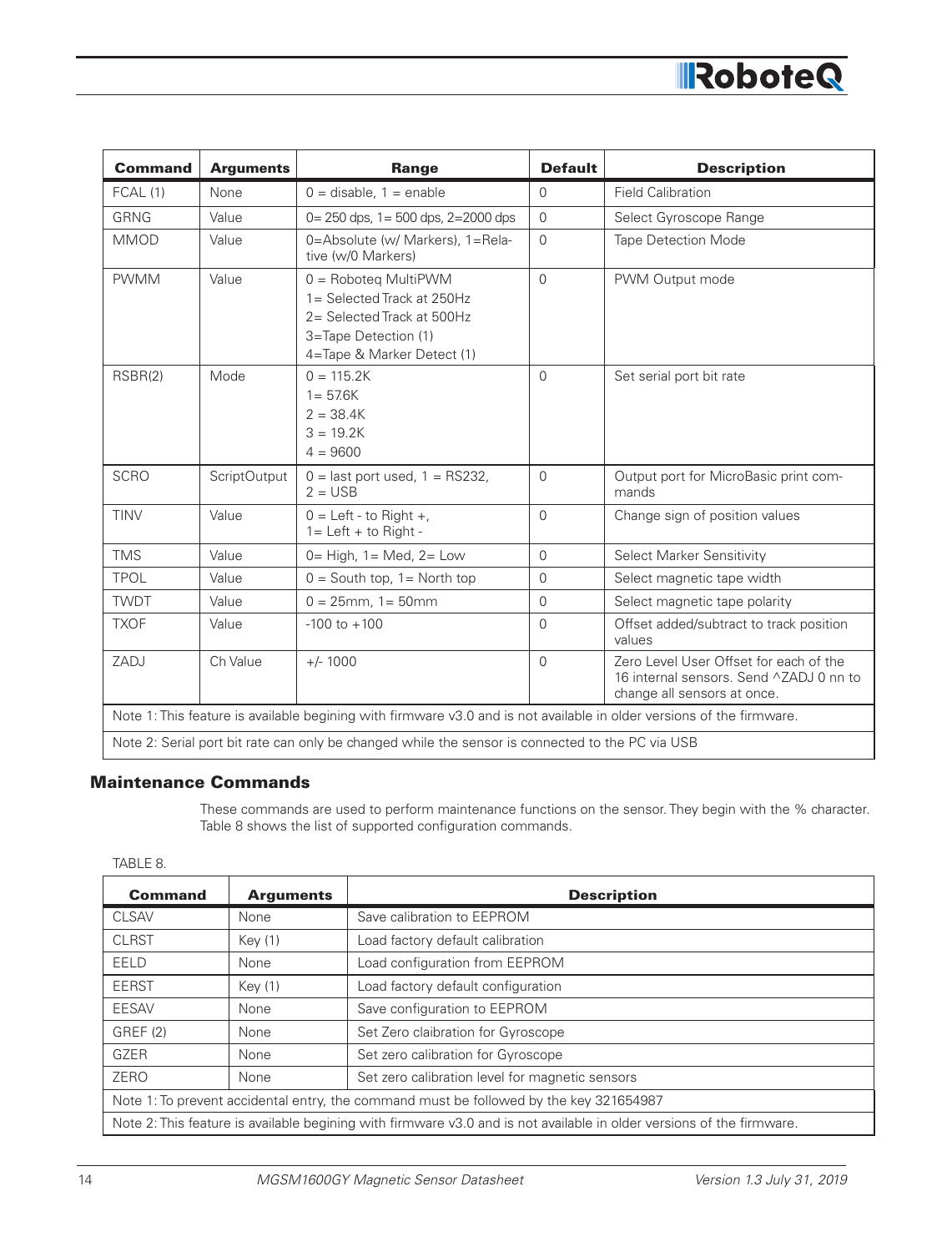

# CANbus Communication

The sensor supports the following four CAN protocols:

RoboCAN: a simple meshed networking structure to exchange commands and queries with any other Roboteq motor controller or sensor.

RawCAN: a low level structure that allows to build and parse CAN frames using the MicroBasic scripting language

MiniCAN: a structure that borrows CANOpen's TPDO and RPDO mechanisms for sending and capturing frames with fixed content.

CANOpen: an industry standard system ensuring interoperability with other vendor's PLCs and devices (this feature is available begining with firmware v3.0 and is not available in older versions of the firmware.).

Details on these protocols can be found in the separate Roboteq CAN Communication manual.

The structure and content of the TPDO and RPDO frames is the same in both MiniCAN and CANOpen and is shown in the table below.

#### Header: TPD01: 0x180 + NodeID

TPD02: 0x280 + NodeID

|       | <b>Byte1</b> | <b>Byte2</b> | <b>Byte3</b>       | <b>Byte4</b> | <b>Byte5</b>     | <b>Byte6</b> | <b>Byte7</b> | <b>Byte8</b> |
|-------|--------------|--------------|--------------------|--------------|------------------|--------------|--------------|--------------|
| TPDO1 | Left Track   |              | <b>Right Track</b> |              | Flags            |              |              |              |
| TPDO2 | VAR 1        |              |                    |              | VAR <sub>2</sub> |              |              |              |

CANOpen Bits:

| Bit <sub>8</sub>  | Bit7                     | Bit <sub>6</sub>         | Bit <sub>5</sub> | Bit4            | Bit <sub>3</sub> | Bit2           | Bit1          |
|-------------------|--------------------------|--------------------------|------------------|-----------------|------------------|----------------|---------------|
| Sensor<br>Failure | $\overline{\phantom{0}}$ | $\overline{\phantom{a}}$ |                  | Right<br>Marker | Left<br>Marker   | lape<br>Detect | Tape<br>Cross |

MiniCAN Bits:

| Bit <sub>8</sub>  | Bit7                     | Bit <sub>6</sub> | Bit <sub>5</sub>         | Bit4          | Bit3             | Bit2           | Bit1           |
|-------------------|--------------------------|------------------|--------------------------|---------------|------------------|----------------|----------------|
| Sensor<br>Failure | $\overline{\phantom{0}}$ | -                | $\overline{\phantom{a}}$ | lape<br>Cross | Right-<br>Marker | Left<br>Marker | lape<br>Detect |

Header: RPD01: 0x200 + NodeID RPD02: 0x300 + NodeID

|                   | <b>Byte1</b> | <b>Byte2</b> | <b>Byte3</b> | <b>Byte4</b> | <b>Byte5</b> | <b>Byte6</b> | <b>Byte7</b> | <b>Byte8</b> |  |
|-------------------|--------------|--------------|--------------|--------------|--------------|--------------|--------------|--------------|--|
| RPD <sub>01</sub> |              |              | VAR 2        |              | VAR 3        |              |              |              |  |
| RPD <sub>02</sub> |              |              | VAR 4        |              | VAR 5        |              |              |              |  |

In CAN Open the sensors Real-time Commands and Queries are mapped as shown in the Object Dictionary below. Configuration commands are not directly accessible via CANOpen.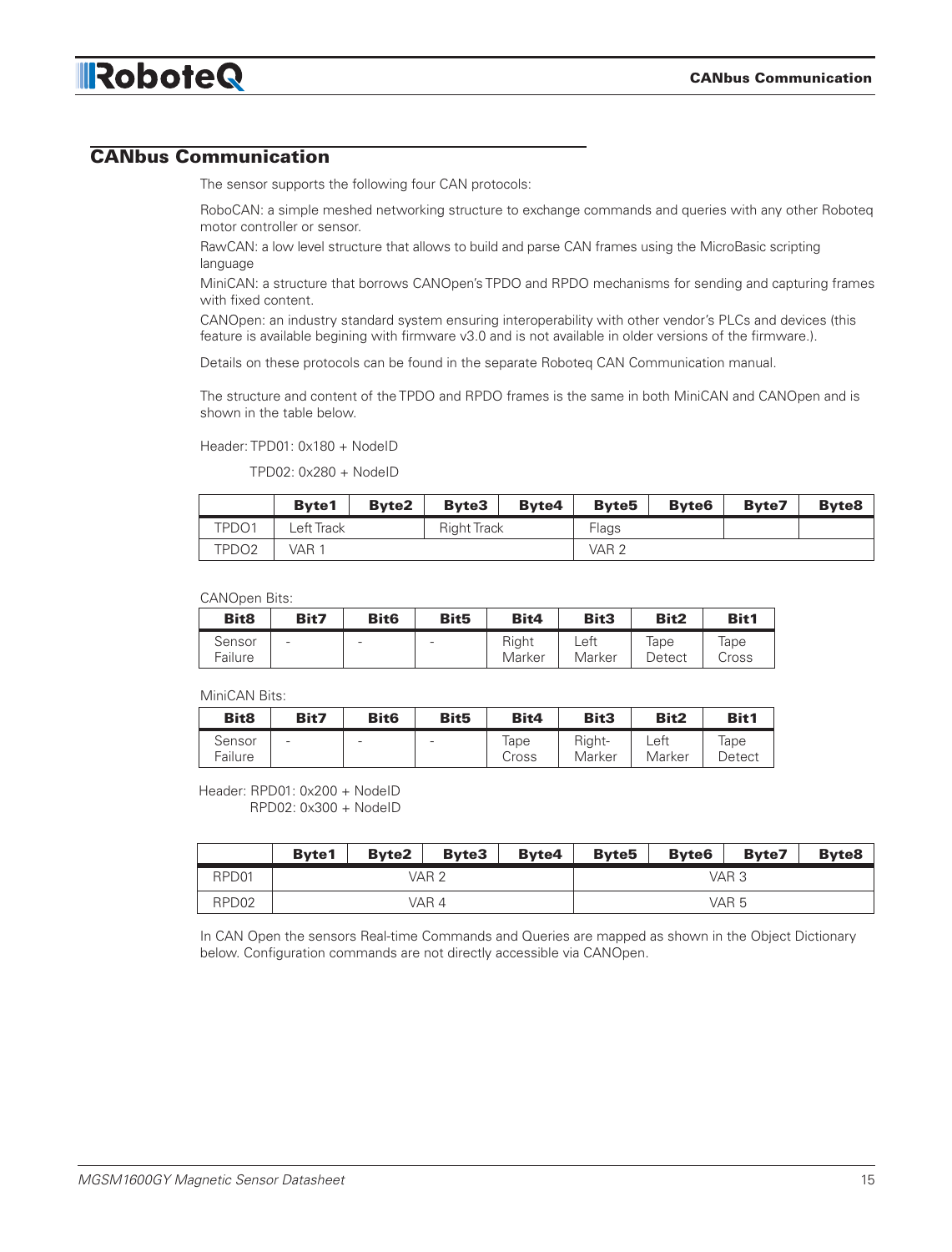

TABLE 9.

| <b>Index</b> | Sub (Hex)    | <b>Entry Name</b>                               | <b>Data</b><br>Type &<br><b>Access</b> | <b>Command Name</b> |
|--------------|--------------|-------------------------------------------------|----------------------------------------|---------------------|
|              |              | <b>Runtime Commands</b>                         |                                        |                     |
| 0x2005       | $01$ to $10$ | Set User Integer Variable n                     | S32 WO                                 | <b>VAR</b>          |
| 0x2015       | 01 to 32     | Set User Bool Variable n                        | S32 WO                                 | B                   |
| 0x2017       | 00           | Save Config to Flash                            | U8 WO                                  | EESAV               |
| 0x2018       | 00           | MicroBasic Run                                  | U8 WO                                  | <b>BRUN</b>         |
| 0x201A       | 00           | Follow Left track                               | U8 WO                                  | <b>TX</b>           |
| 0x201B       | 00           | Follow Right track                              | U8 WO                                  | <b>TV</b>           |
| 0x2020       | 00           | Set zero calibration level for magnetic sensors | U8 WO                                  | <b>ZER</b>          |

TABLE 10.

| <b>Index</b> | Sub (Hex)              | <b>Entry Name</b>               | <b>Data</b><br>Type &<br><b>Access</b> | <b>Command Name</b> |
|--------------|------------------------|---------------------------------|----------------------------------------|---------------------|
|              | <b>Runtime Queries</b> |                                 |                                        |                     |
| 0x2106       | 1 to 10                | Read User Integer Variable n    | S32 RO                                 | <b>VAR</b>          |
| 0x210F       | 00                     | <b>Read Dominant Track</b>      | S8 <sub>RO</sub>                       | Τ                   |
| 0x2115       | $01 - 10$              | Read User Bool Variable n       | <b>U8 RO</b>                           | B                   |
| 0x211D       | 01                     | <b>Read Track Detect</b>        | U8 RO                                  | <b>MGD</b>          |
| 0x211E       | 01                     | Read Left Track                 | S16 RO                                 | <b>MGT</b>          |
|              | 02                     | Read Right Track                |                                        |                     |
|              | 03                     | <b>Read Selected Track</b>      |                                        |                     |
| 0x211F       | 01                     | <b>Read Left Marker</b>         | U8 RO                                  | <b>MGM</b>          |
|              | 02                     | Read Right Marker               |                                        |                     |
| 0x2120       | 01                     | <b>Read Status</b>              | <b>U16 RO</b>                          | <b>MGS</b>          |
| 0x212D       | $01 - 10$              | Read Raw Sensor N               | <b>U32 RO</b>                          | <b>MRS</b>          |
| 0x212E       | $01 - 10$              | Read Zero Adjusted Raw Sensor n | S32 RO                                 | <b>MZ</b>           |
| 0x2131       | 01                     | Read Gyro X                     | <b>S16 RO</b>                          | GY                  |
|              | 02                     | Read Gyro Y                     |                                        |                     |
|              | 03                     | Read Gyro Z                     |                                        |                     |
| 0x2138       | 01                     | Read Cross Tape Detection       | U8RO                                   | <b>MGX</b>          |

# USB Communication

Use USB only for configuration, monitoring and troubleshooting. USB is not a reliable communication method when used in electrically noisy environments. Further, communication will not always recover after it is lost without unplugging and replugging the connector, or restarting the controller. RS232 is the preferred method of communication when interfacing with a computer. USB and CAN are able to operate at the same time on the MGSM1600GY. Connecting to a computer via USB will not disable the CAN interface.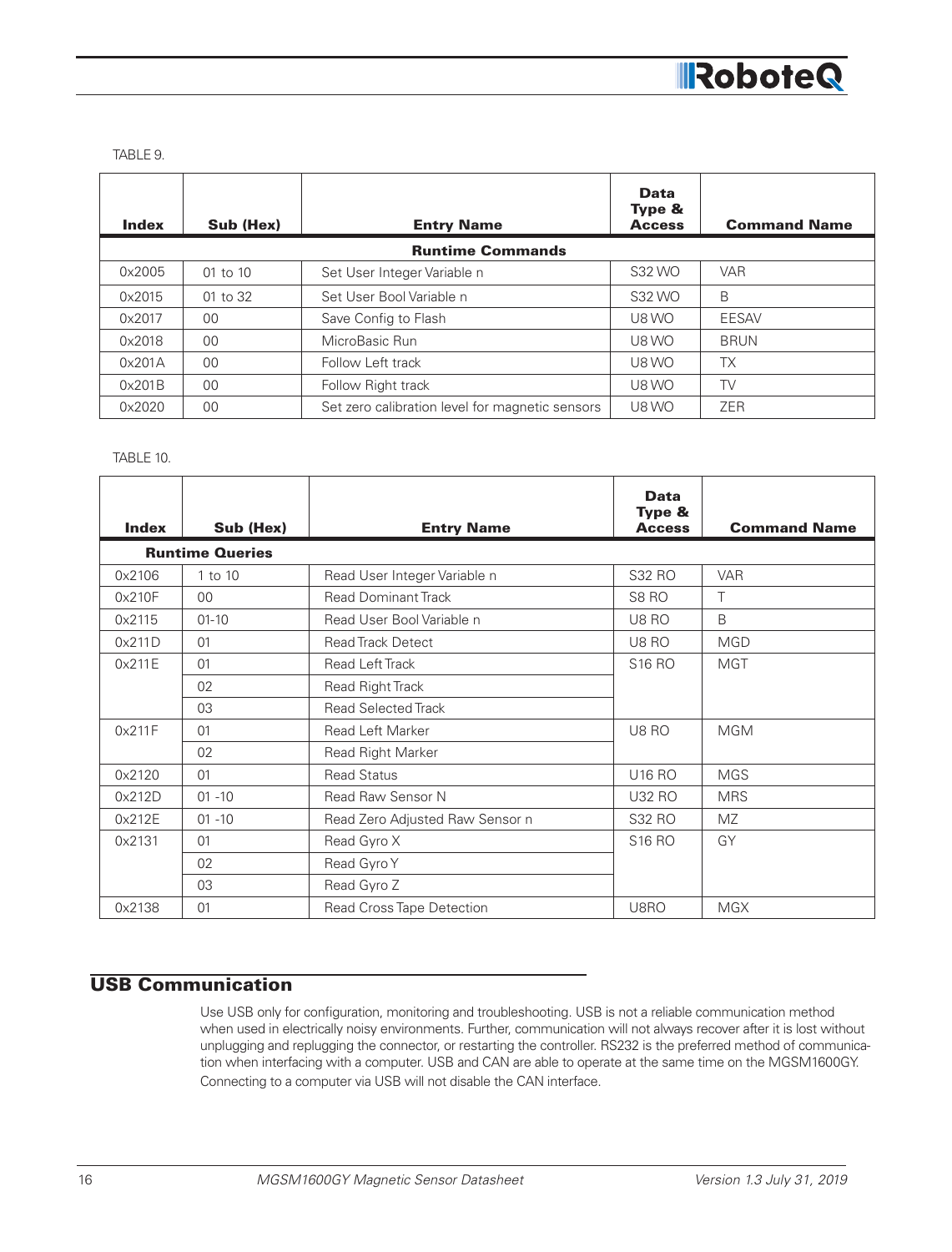# Sensor Characteristics

#### TABLE 11.

| <b>Parameter</b>                                                                                                        | Min | <b>Type</b> | Max   | <b>Units</b> |  |  |
|-------------------------------------------------------------------------------------------------------------------------|-----|-------------|-------|--------------|--|--|
| Capture width                                                                                                           |     | 160         |       | mm           |  |  |
| Resolution                                                                                                              |     |             |       | mm           |  |  |
| Operating height with 25mm track                                                                                        | 10  | 30          | 50(1) | mm           |  |  |
| Operating height with 50mm track                                                                                        | 20  | 30          | 60(1) | mm           |  |  |
| Update rate                                                                                                             |     | 100         |       | Hz           |  |  |
| Note 1: Ambient magnetic fields may impair sensor data at its highest clearance. Greater clearances can be reached with |     |             |       |              |  |  |

Note 1: Ambient magnetic fields may impair sensor data at its highest clearance. Greater clearances can be reached with doubled tape, or by using stronger magnetic material.

# Electrical Characteristics

#### Absolute Maximum Values

The values in the table below should never be exceeded. Permanent damage to the controller may result.

TABLE 12.

| <b>Parameter</b>                                                     | <b>Measure point</b>               | Min | <b>Type</b> | Max   | <b>Units</b> |  |
|----------------------------------------------------------------------|------------------------------------|-----|-------------|-------|--------------|--|
| Power Supply Input Voltage                                           | Ground to Power input pin          | -   |             | 35    | Volts        |  |
| <b>Digital Output Current</b>                                        | Digital and PWM outputs sink       |     |             | 20    | mA           |  |
| Analog Output Current                                                | Analog Output                      |     |             | 10    | mA           |  |
| <b>CAN Input Voltage</b>                                             | Ground to CAN-H and CAN-L pins     |     |             | 40    | Volts        |  |
| RS232 I/O pins Voltage                                               | External voltage applied to Rx pin |     |             | 25(1) | Volts        |  |
| Note 1: Never apply voltage to Tx pin, or to the analog and PWM pins |                                    |     |             |       |              |  |

# Power Stage Electrical Specifications (at 25oC ambient)

#### TABLE 13.

| <b>Parameter</b>                                                    | <b>Measure point</b>      | Min    | <b>Type</b> | <b>Max</b> | <b>Units</b> |  |
|---------------------------------------------------------------------|---------------------------|--------|-------------|------------|--------------|--|
| Input Voltage on 5V inputs                                          | Ground to Power input pin | 4.5    |             | 30         | Volts        |  |
| Power consumption                                                   | Power supply input        | 120(1) |             | 20(1)      | mA           |  |
| Note 1: Consumption is lower as the power supply voltage is higher. |                           |        |             |            |              |  |

# Command, I/O and Sensor Signals Specifications

TABLE 14.

| <b>Parameter</b>       | <b>Measure point</b>             | Min | Type | <b>Max</b> | <b>Units</b> |
|------------------------|----------------------------------|-----|------|------------|--------------|
| Digital Output Current | Output pins, sink/source current |     |      | 20         | mA           |
| Digital Input 0 Level  | Ground to Input pins             | -   |      |            | Volts        |
| Digital Input 1 Level  | Ground to Input pins             | ◡   |      | 15         | Volts        |
| Analog Output Range    | Ground to Output pin             |     |      | 3          | Volts        |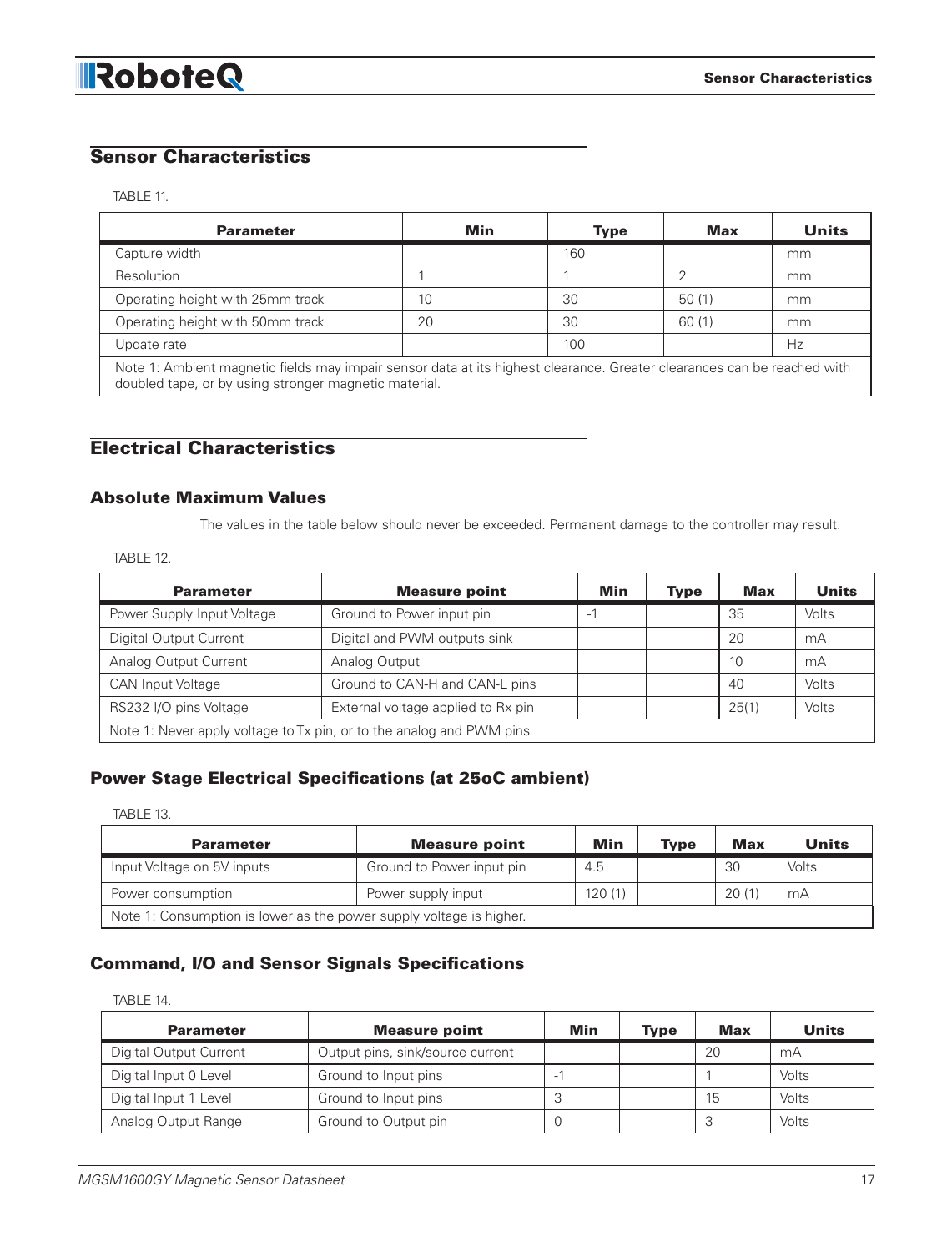

TABLE 15.

| <b>Parameter</b>                     | <b>Measure point</b> | Min     | <b>Type</b> | <b>Max</b> | Units |
|--------------------------------------|----------------------|---------|-------------|------------|-------|
| Analog Output Current                | Ground to Output pin |         |             | 10         | mА    |
| <b>PWM Frequency</b>                 | PWM Output           | 250 (1) |             | 500(1)     | Hz    |
| <b>PWM Duty Cycle</b>                | PWM Output           | 25      |             | 75         | $\%$  |
| Note 1: 250 or 500Hz user selectable |                      |         |             |            |       |

# Gyroscope Specifications

TABLE 16.

| <b>Parameter</b>                    | Min | <b>Type</b> | Max  | <b>Units</b> |
|-------------------------------------|-----|-------------|------|--------------|
| Gyro Slow Rate                      |     |             | 250  | degrees/s    |
| Gyro Med Rate                       |     |             | 500  | degrees/s    |
| Gyro Fast Rate                      |     |             | 2000 | degrees/s    |
| Resolution                          | 13  | 14(1)       | 15   | bits         |
| Update Rate                         |     | 100         |      | Hz           |
| Note 1: Gyroscope is read in 16 bit |     |             |      |              |

# **Scripting**

TABLE 17.

| <b>Parameter</b>              | <b>Measure Point</b> | Min | <b>Type</b> | <b>Max</b> | <b>Units</b> |
|-------------------------------|----------------------|-----|-------------|------------|--------------|
| <b>Scripting Flash Memory</b> | Internal             |     | 2048        |            | <b>Bytes</b> |
| Max Basic Language programs   | Internal             |     | 500         | 750        | Lines        |
| Integer Variables             | Internal             |     |             | 1024       | Words (1)    |
| <b>Boolean Variables</b>      | Internal             |     |             | 1024       | Symbols      |
| <b>Execution Speed</b>        | Internal             |     | 50 000      |            | Lines/s      |
| Note 1: 32-bit words          |                      |     |             |            |              |

# Environmental & Mechanical Specifications

TABLE 18.

| <b>Parameter</b>             | <b>Measure Point</b> | Min   | <b>Type</b> | <b>Max</b> | <b>Units</b> |
|------------------------------|----------------------|-------|-------------|------------|--------------|
| <b>Operating Temperature</b> | Sensor               | $-20$ |             | 85         | оC           |
| Weight                       | Sensor               |       | 80          |            | у            |
| Protection                   | Case                 |       | <b>IP64</b> |            |              |
| Connector Type               | Connector            |       | M12 8-pim   |            |              |